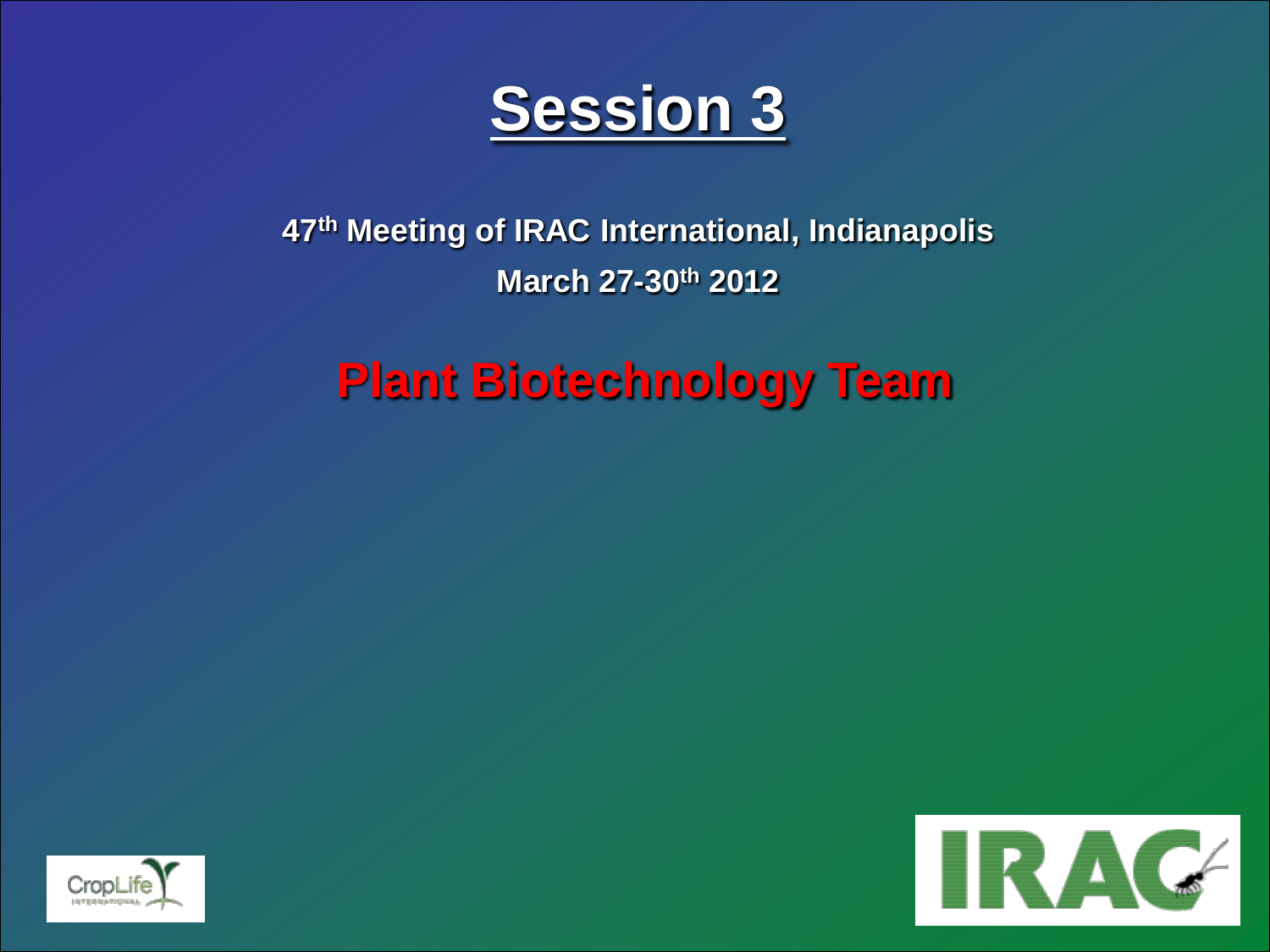

• **Nick Storer (Dow AgroSciences) (Team Leader)** •**Bruce Stanley (DuPont)** •**Elizabeth Owens (Pioneer)** •**Graham Head (Monsanto)** •**Gary Thompson (Dow AgroSciences)** •**Jonathan Holloway (Bayer)** •**Paul Neese (BASF)** •**Ryan Kurtz (Syngenta)** •**Tim Dennehy (Bayer)** •**Walt Mullins (Bayer)**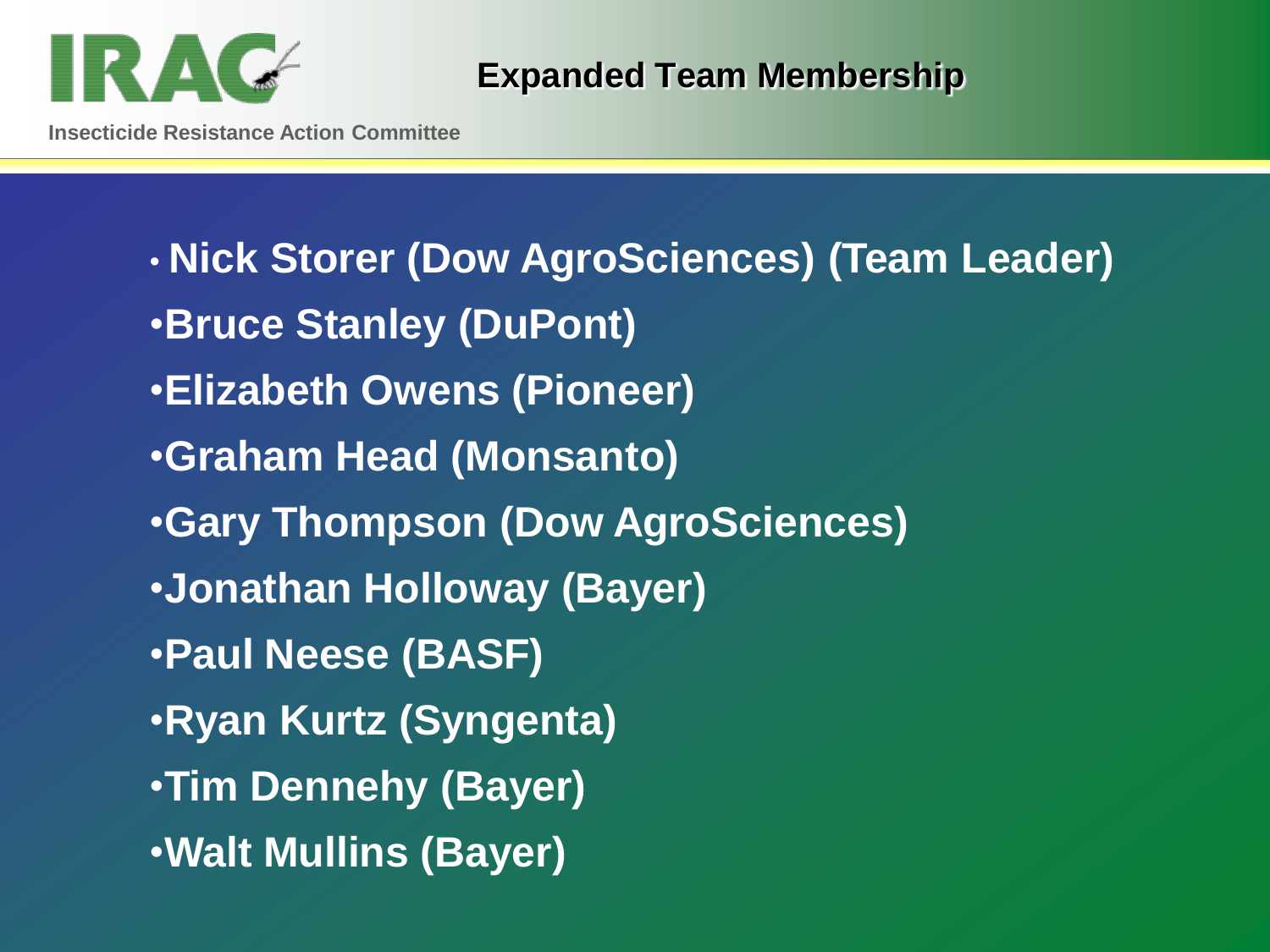

**Team Goals**

- **Improve cross-industry cooperation towards common goals**
- Promote practical approaches to resistance **management for insect-protected biotech crop**
- **Assist country and regional industry associations develop locally appropriate IRM programs**
- Provide forum for exchange of information on putative **and real resistance incidents**
- **Deliver practical IRM outreach**
- Promote IRM considerations as integral component of **Bt crop development by public and private sectors**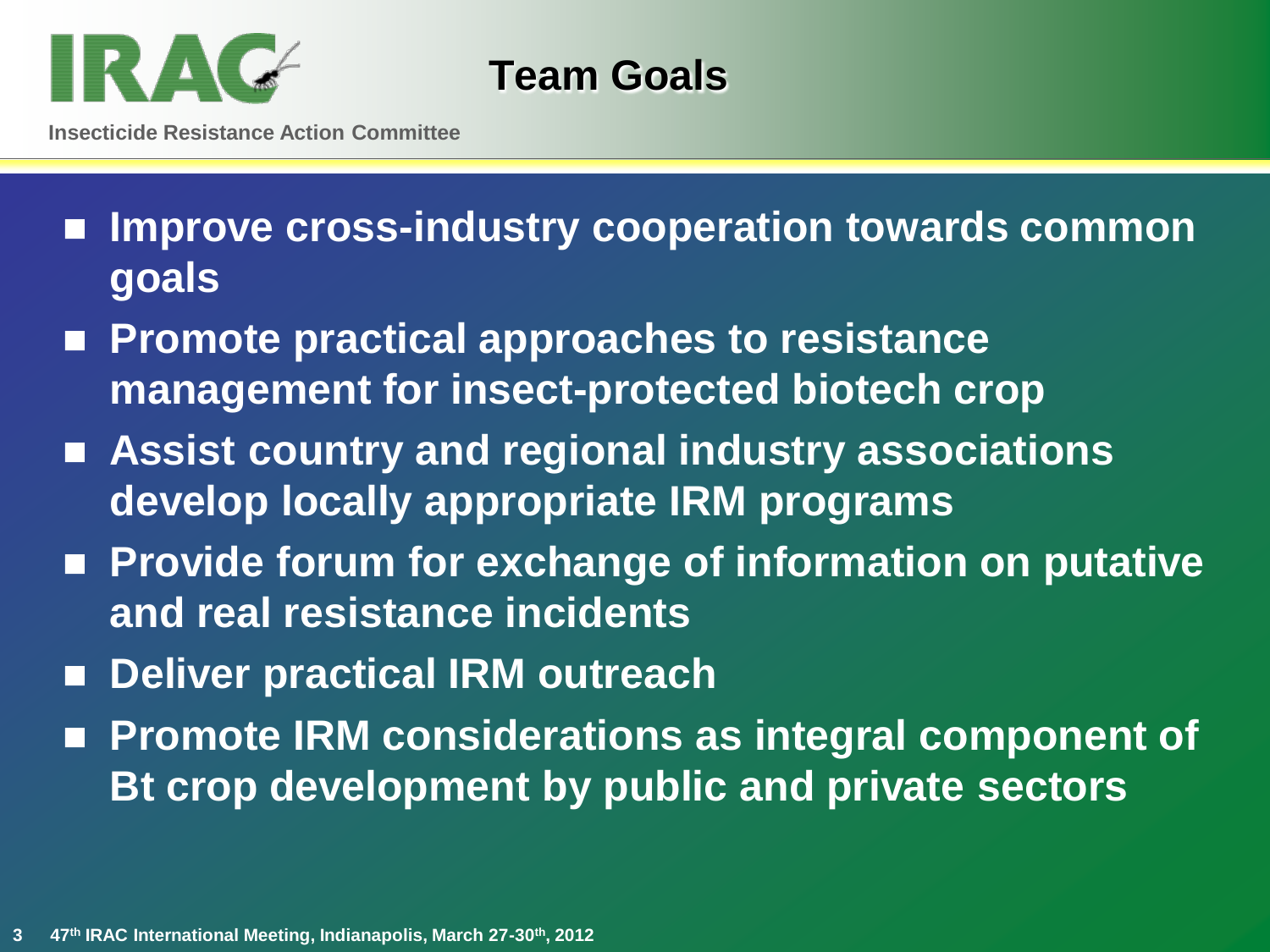

**2011 Accomplishments**

- Provided on-going expert advice to CropLife **International Plant Biotechnology Stewardship Committee**
- *Practical Approaches to Insect Resistance Management for Biotech Crops* **finalized, published, distributed (CLI) and available on IRAC website**
- **Bt Mode of Action Classification** 
	- **In collaboration with microbial Bt providers, advised MoA team on changes to MoA classification for microbial disruptors of insect midguts (Group 11)**
- Education and outreach
	- **Simplification of slide deck (begun)**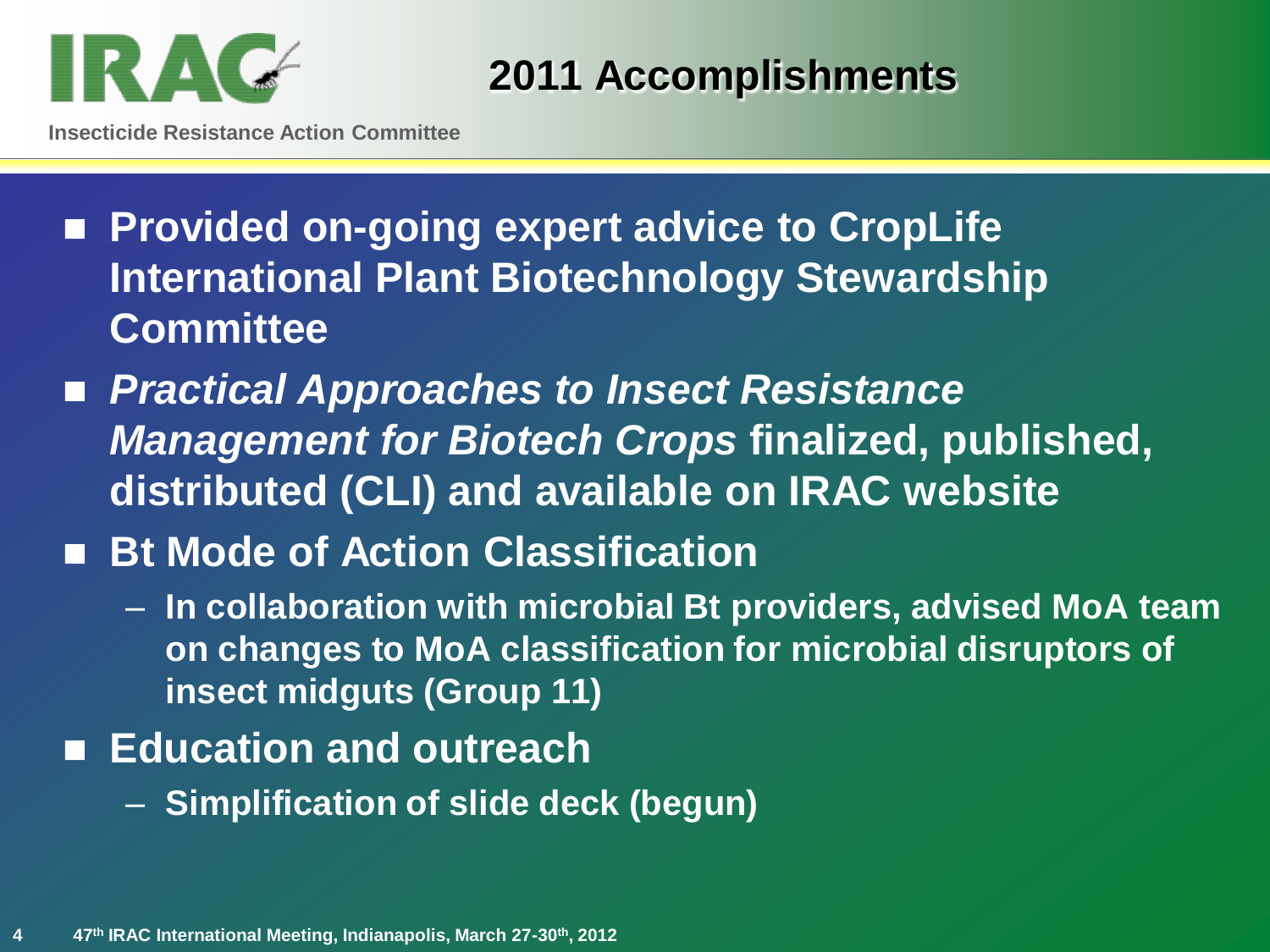

**2012 Goals and Objectives**

**Insecticide Resistance Action Committee**

## **Develop technical position statements on the following**

- **Definitions of resistance relevant to Biotech products**
- **Principles of resistance monitoring for Biotech products and interpretation of results**
- **Appropriate fit of seed blend refuges**
- **IRM for small-holder biotech crop growers**
- Provide assistance to local and regional industry **associations**
	- **CropLife Asia – Bt maize in Philippines**
	- **CropLife Asia – Bt maize in Vietnam**
	- **Bt cotton in India**
	- **Latin America**